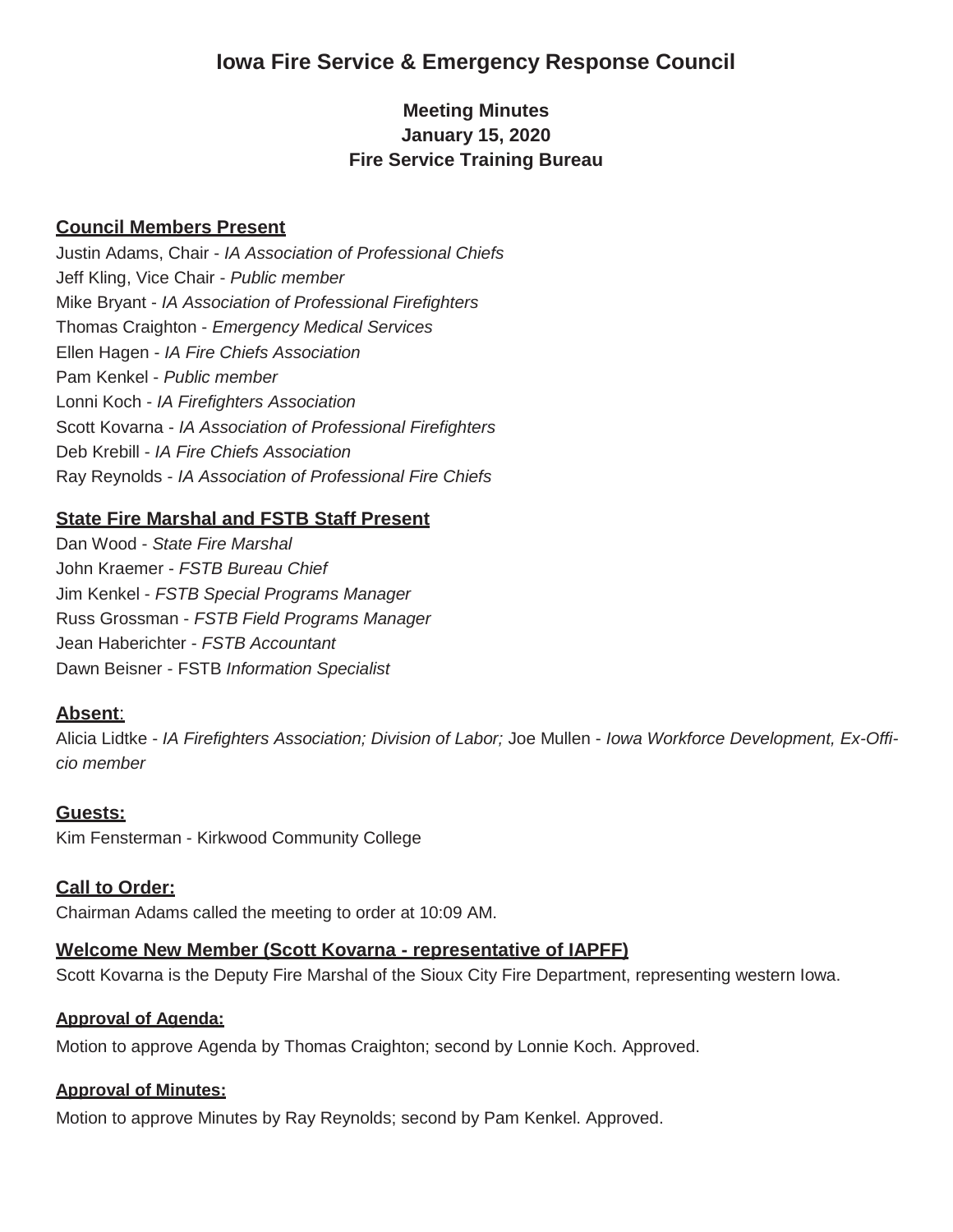## **Community College Report (Kim Fensterman):**

Community College partners will meet in March. They have rolled-out IFSTA Essentials 7 and are using it exclusively. She has been working with the community college partners on scheduling - starting with HazMat first followed by FFI & II, providing links to written and practical exams schedules. She is seeing great improvement - with a 73% success rate thanks to Gary Howard and John Kraemer. John Kraemer attributed the success to the offering of written and practical skills at different times, presenting HazMat as a pre-requisite, and the IFSTA E7 content is more organized and flows better, allowing for greater success.

## **IaSFSI Report (John Kraemer reported for IaSFSI President, Thomas Craighton):**

Instructor Conference in December went well at Prairie Meadows- membership wanted it away from FSTB. The 2020 Conference will be held at the FFA Enrichment Center at DMACC in Ankeny, and will invite representives from IFSTA and Jones & Bartlett. They are looking at changes to the website, including the design/layout and payment options.

## **SFM Update (SFM Dan Wood):**

## **Arson & Explosives Bureau (2019)**

- 83 explosives related investigations
- 31 accidental fires
- 36 incendiary fires
- 60 undetermined fires
- 22 fire still under investigation
- 19 Explosive K9 deployments
- One explosive K9 added in Cedar Rapids

## **Fire Prevention Bureau (2019)**

- 1518 state inspections
- 1716 federal inspections

## **Building Code Bureau (2019)**

- 673 plans reviewed
- \$1.14 billion in construction costs
- 105 federal inspections
- 1080 state inspections
- One retirement, can't replace that position.

## **Electrical Bureau (2019)**

- 22,446 inspections
- 14,981 licenses
- Legislative questions about carbon monoxide rule want to put into law.

## **Fireworks update**

- Have paid out some grant money to grant recipients
- Working LXR on education/safety focused media campaign to educate public on what they are buying to include billboards, TV, radio.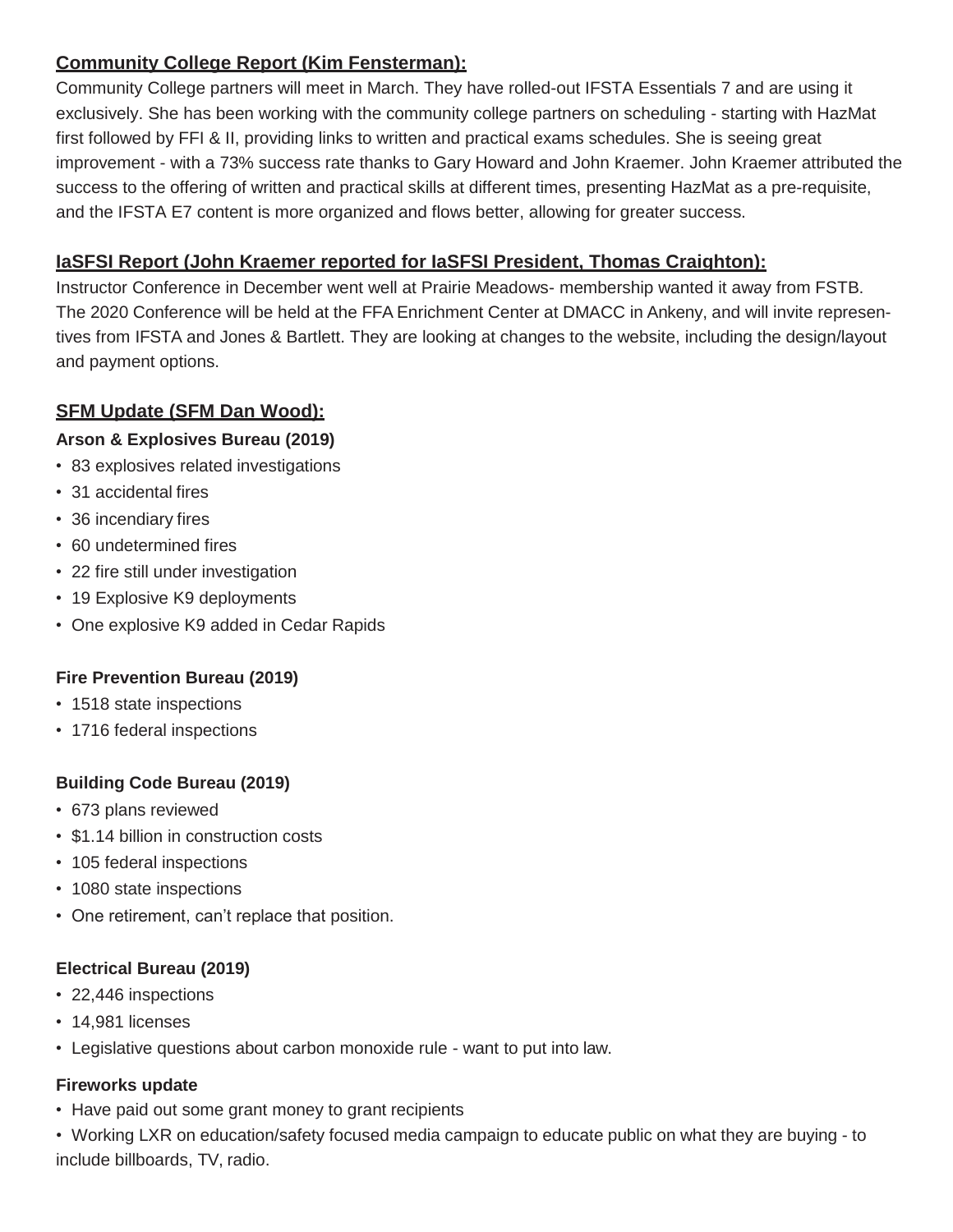• Re-introducing bills that will allow cities to establish their own rules, write their own citations, etc.

## **FSTB Update (Bureau Chief Kraemer):**

### **Follow-up action items for IFSERC from January 15, 2020**

- Will invite the DPS Commissioner to a Council meeting. Would encourage member to invite their Association Presidents to the meetings as well.
- Fireworks grant criteria work through applications.
- Review E-7 roll-out
- Search for new facilities

### **Staff Update**

• Two positions filled - Mark Neff as FSTB Fire Service Technical Assistant; Jean Haberichter as FSTB Accountant. Lucky to have both positions filled.

### **Budget**

• No operating budget - most everything comes out of Volunteer Firefighter Training Fund money. This is an appropriation so no guarantee of funding.

• \$20,000 NFA Grant (FY20) used for advanced level classes is no longer available. Need to encourage legislators to appropriate state funds for this purpose.

• Facilities update - Ray Reynolds suggested that the Council would develop a letter that could be submitted to ISU inquiring why renovations aren't being made, justification for rent increase, etc. Would like to build a foundation of public documents to serve as justification. Believes that council is obligated to respond. Lengthy discussion ensued.

## *Motion:*

Motion by Ray Reynolds to step up as Council to compose a letter to the Board of Regents inquiring as to why there is an increase with no improvements and only 30 day notice, and requesting justification for the increase. Seconded by Jeff Kling. Further discussion ensued after which time Justin Adams proposed a Friendly Ammendment to first submit the document to ISU President Cain and request a response within 30 days or it would be forwarded to the Board of Regents. Seconded by Jeff Kling. Motion Carries.

#### *Action Items*

- Ray Reynolds said he would draft a letter and submit it for review before sending it out.
- Justin Adams suggested that a meeting be scheduled in February inviting Presidents of the Associationsto have a legislative workshop to discuss operation budget and establish intermediate and long-term goals.

## **Budget Update**

- State Appropriation \$868,224
- Volunteer Firefighter Training Fund \$825,520.00
- Additional Appropriation to the VFFTF for operations \$50,000
- Paul Ryan Firefighter Memorial Safety Fund \$57,205.00
- Volunteer Firefighter Income Tax Check-Off Fund \$137,543.00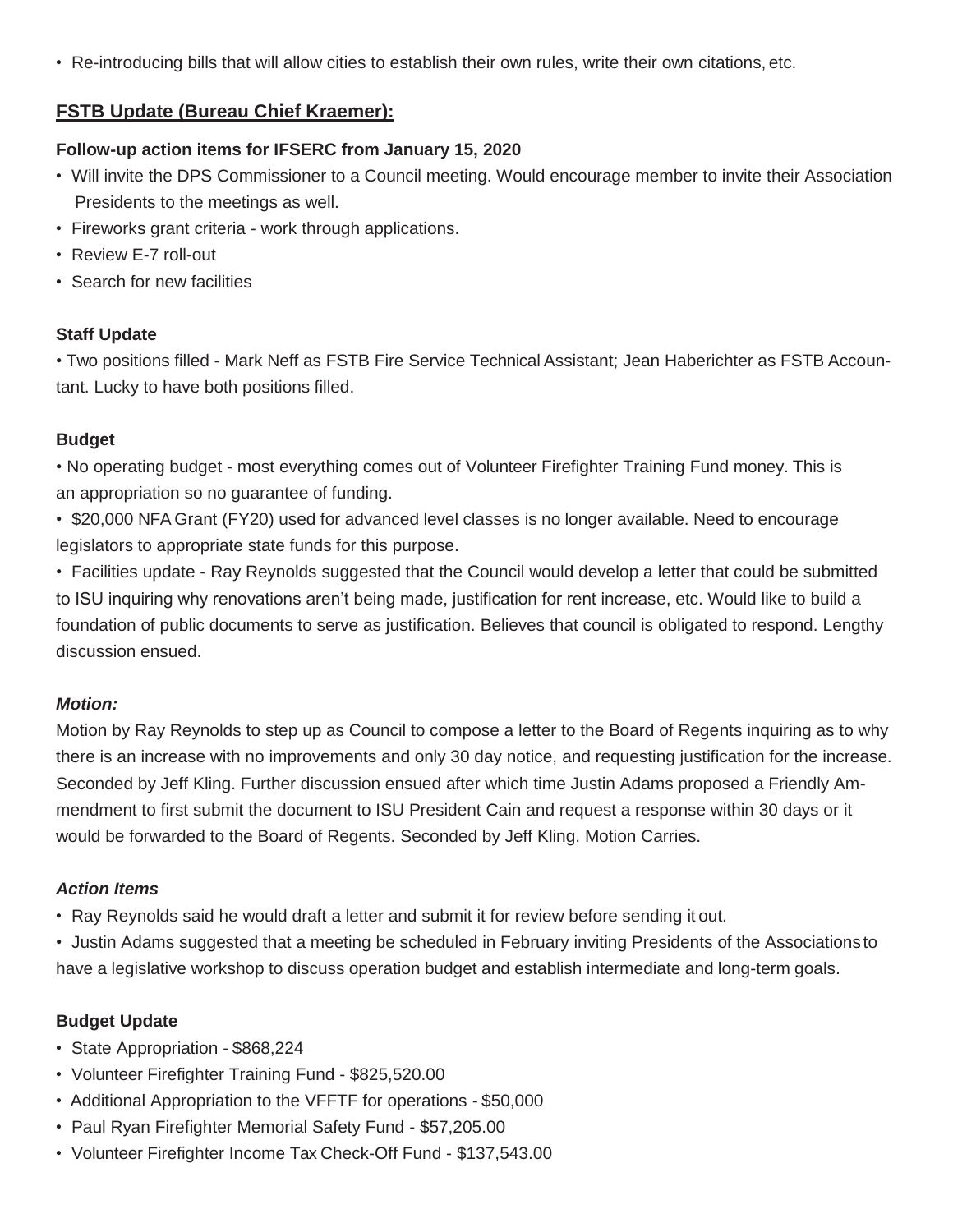- NFA Grant \$0 for FY2020
- Fire Equipment Revolving Loan Fund \$317,310

### **Fire Equipment Revolving Loan Fund**

- Very active majority of applications have gone toward purchase of apparatus.
- Fire departments have done a good job of paying back the loans.

### *Action Item*

Justin Adams wondered if it would be possible to create an online Revolving Loan Fund Application. BC Kraemer suggested that it be added to the Agenda as a workshop item where the application packet could be refined and made more current.

### **2017 AFG Grant**

- Two pickup trucks
- Six customized trailers equipped with tools and props, to be set in regional locations
- The 6 new Mobile Tactical Equipment Units (trailers) will facilitate regional practical skills testing.
- Mobile car fire prop was delivered waiting for trailer to be customized

### **2018 AFG Grant Requests**

- New SCBA/RIT trailer
- Mobile FireVent prop
- Side-mount pump panel simulators for D/O classes x 2

#### **2019 AFG Grant Requests**

- 60 computer tablets
- **New IFAS Trailer**

## **Computer-Based Testing**

- Good feedback on this process.
- Only limitation is the number of tablets.
- Will provide better metrics for areas for both students and instructors to improve upon.

#### **2019 Reports**

#### **Field Programs**

- Total classes delivered = 837
- Total students reached by FSTB classes = 12,976
- PRI classes = 149
- Community College classes = 93
- NECAS classes = 47
- Customized Fire Training = 39
- Mobile Training Prop Deployments (2019)
	- Interior Fire Attack Simulator = 49
	- Mobile Training Tower Trailer = 17
	- $-MOBAT = 12$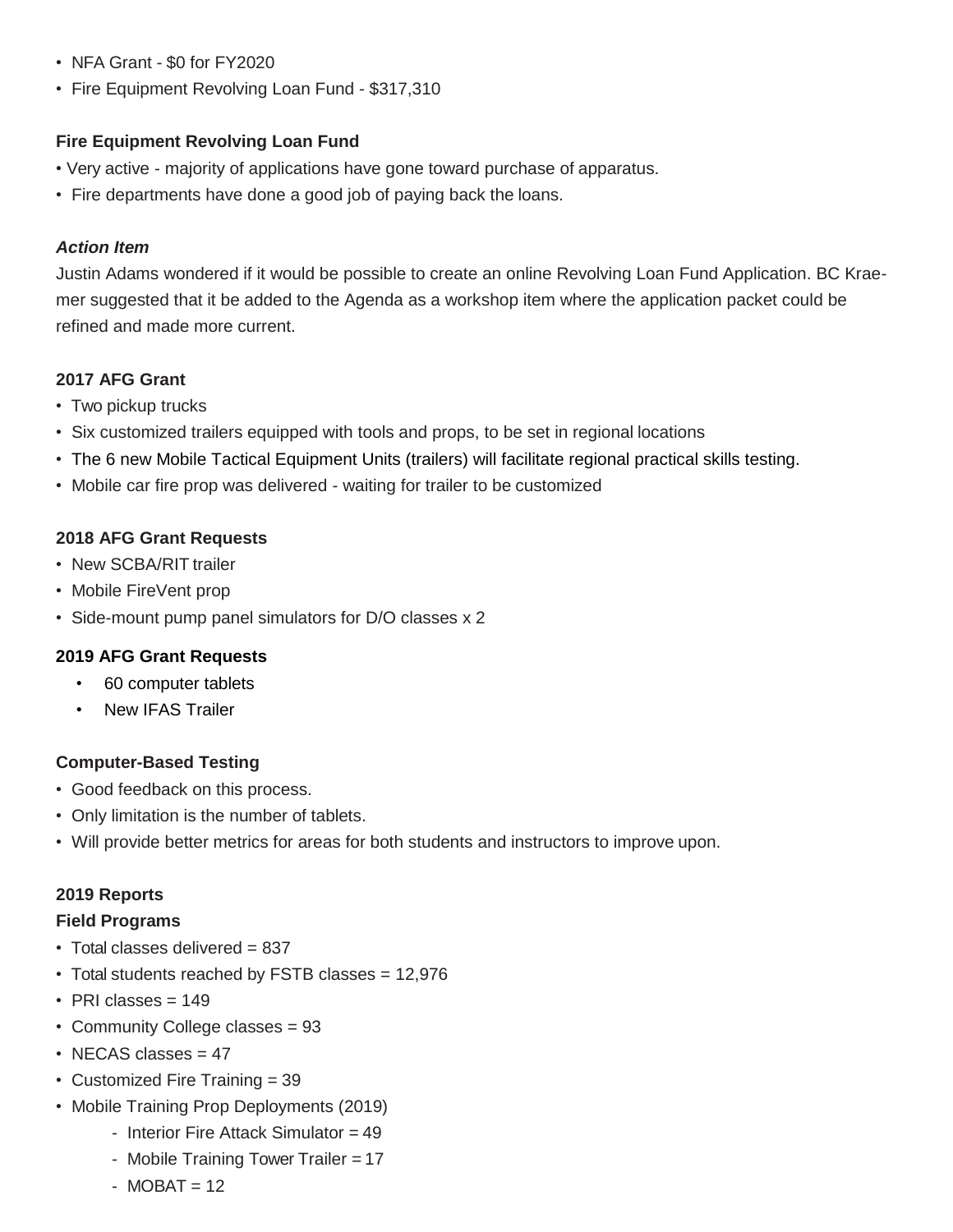- Forcible Entry = 11
- Confined Space Trailer = 10
- Liquid Propane Emergency Prop = 8
- Tanker Rollover Prop = 7
- Vehicle Extrication Trailer =  $5$

## **Certification Program**

- Total certifications awarded = 752
- Total written exams administered  $= 2,621$
- Total practical exams administered = 1,287
- Total re-take exams administered = 826
- Currently working to re-acquire ProBoard accreditation by end of 2020

## **Special Programs Conference/Class Attendees**

- 2019 Annual State Fire School = 566 (Blizzard of 2019)
- Fire Investigation Course = 34
- Pro Chiefs Workshop = 84
- Iowa Fire Chiefs Association Workshop = 68
- Annual HazMat Symposium = 68
- IaSFSI Conference = 49
- NFPA 921/1033 Courtroom Testimony Workshop = 78
- Instructor I (6 classes) 80
- Fire Officer I class = 10
- NFA Direct Delivery Classes (6 classes) = 136

## **Certification Pass/Fail rates**

- Have seen significant improvement after E7 roll-out
- Good preliminary data coming in
- FF1 now has a 76% pass rate because of new tools, goals, and expectations. Small numbers, but growing.
- FSTB has included a field on the Certification Exam Registration form to include the name of the class instructor, to help better track and calculate pass/fail rates of classes taught by FSTB instructors vs. in-house instructors vs. those challenging the exams.
- The FSTB has no oversight authority over any fire department in-house instructors. The FSTB wants ALL instructors tosucceed and is willing to share resources to any fire service instructor in Iowa.
- FSTB staff scheduling meetings with instructors, community colleges and fire departments to sharenew

## procedures and materials

- Trident Approach
- Review and improve curriculum and instructor tools/packages with E-7 roll-out
- Increase classroom expectations for instructors and students
- Review and validate certification exams

# *Reminder: The FSTB is always looking for good, quality instructors*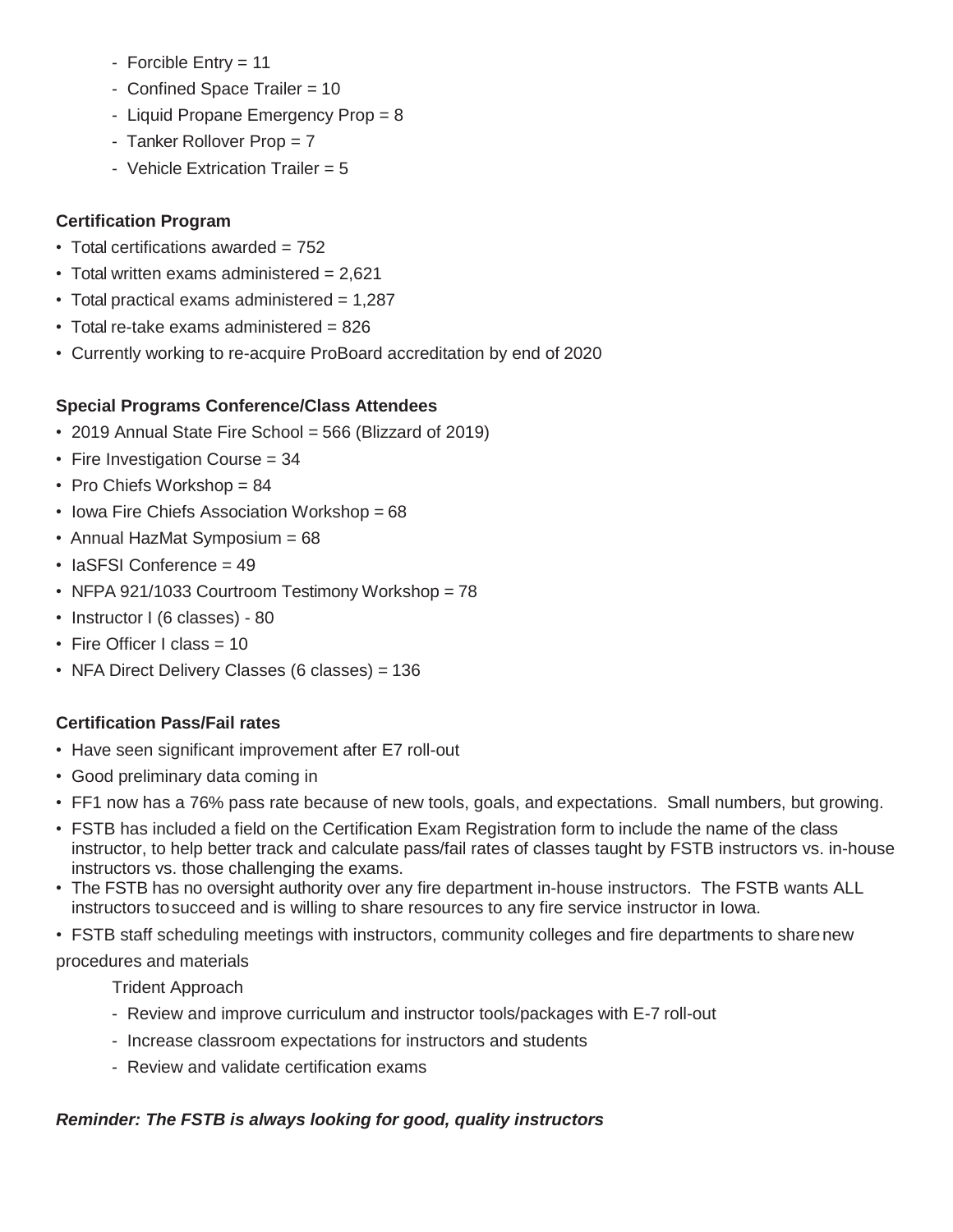### **E-7 Roll-out**

• IFSTA removed some content and added new and expanded content for FF1 and FF2, which required increasing number of teaching hours to 20 for HazMat Awareness/Ops, 160 hours for FF1, and 80 for FF2. These are estimates, and as more classes are taught, the FSTB will obtain a better grasp of the number of hours actually needed to successfully cover the required content.

#### **New Facilities**

Encourage everyone to go back to organizations to educate them, and encourage them to be a strong voice and advocate for the needs of the FSTB.

#### **Annual State Fire School**

Excited about the many new changes that have been implemented - opening ceremony, great speakers and new classes. More EMS offerings - formal hours offered for a number of classes. Hoping for a great turnout.

**Note: Justin Adams congratulated BC John Kraemer for holding true to everything that he promised to achieve at the time of his interview.**

## **New Business:**

#### **Fireworks grant application review criteria**

- Review of "Local Fire Protection & Emergency Medical Service Grant Guidelines" criteria developed by Ray Reynolds.
- Presentation and discussion ensued.

#### *Motion:*

Motion by Thomas Craighton to adopt the Guidelines. Seconded by Mike Bryant. Motion Carries.

#### *Action item:*

• Justin Adams requested that the guidelines be posted on the IFSERC web page along with the application.

#### **Age requirements for FF training/high school programs**

• Justin Adams had proposed the issue of age requirements for firefighter training high school programs (particularly participating in hands-on training like the interior fire attack simulator) and requested that BCKraemer would look into it. BC Kraemer brought the question to DPS legal services and was told that from a risk management standpoint, the FSTB will NOT be able to allow minors to participate because of liability concerns.

## **Continued competency for firefighters (NFPA research/technical work group)**

• NFPA research foundation did study looking at what it should be.

• Looked at instituting minimum 24 hour annual continuing education up to recertification every 3-5 years for firefighters.

• The fire service needs to pay attention to this research and stay current, because the FSTB follows NFPA Standards.